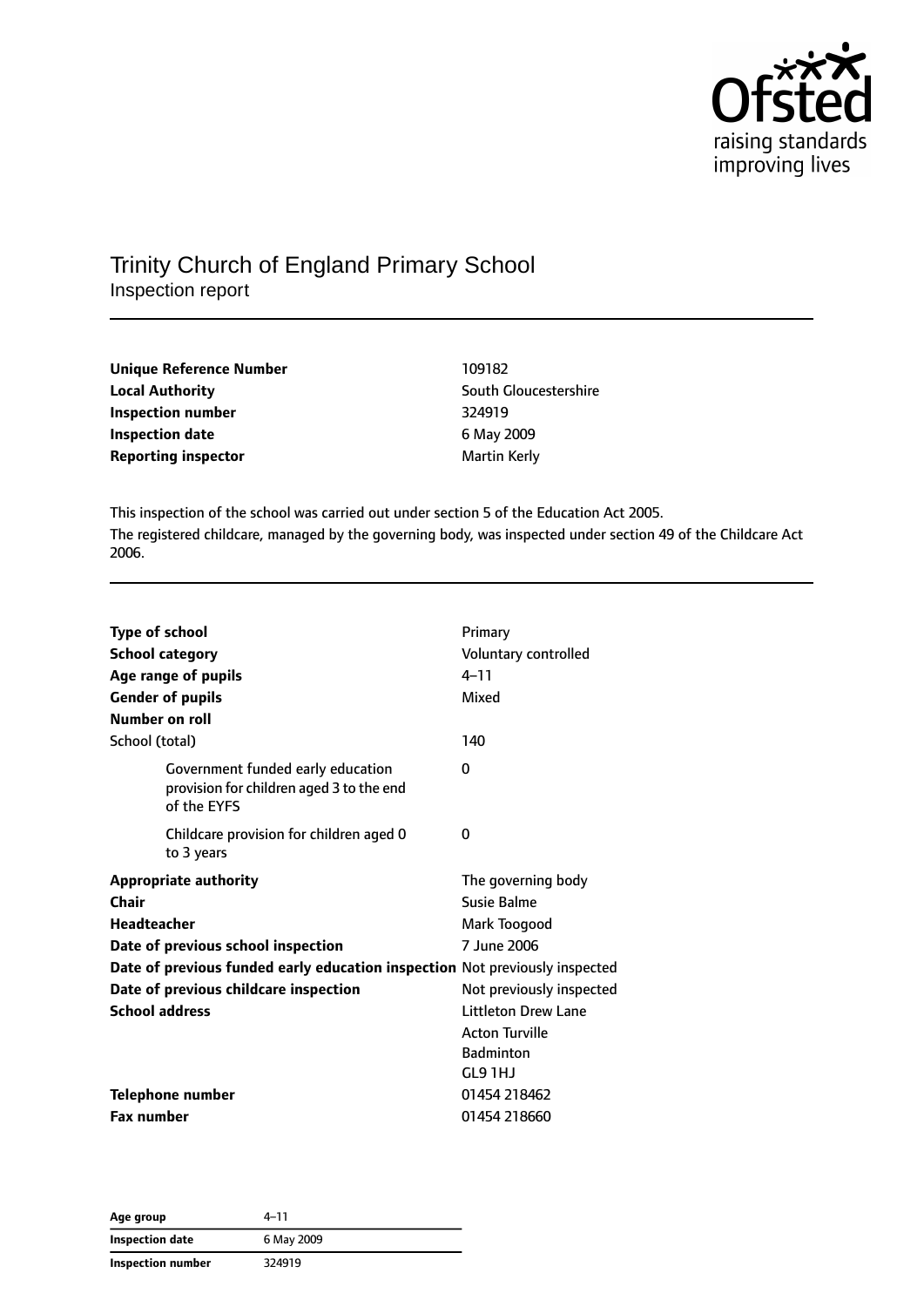.

<sup>©</sup> Crown copyright 2009

Website: www.ofsted.gov.uk

This document may be reproduced in whole or in part for non-commercial educational purposes, provided that the information quoted is reproduced without adaptation and the source and date of publication are stated.

Further copies of this report are obtainable from the school. Under the Education Act 2005, the school must provide a copy of this report free of charge to certain categories of people. A charge not exceeding the full cost of reproduction may be made for any other copies supplied.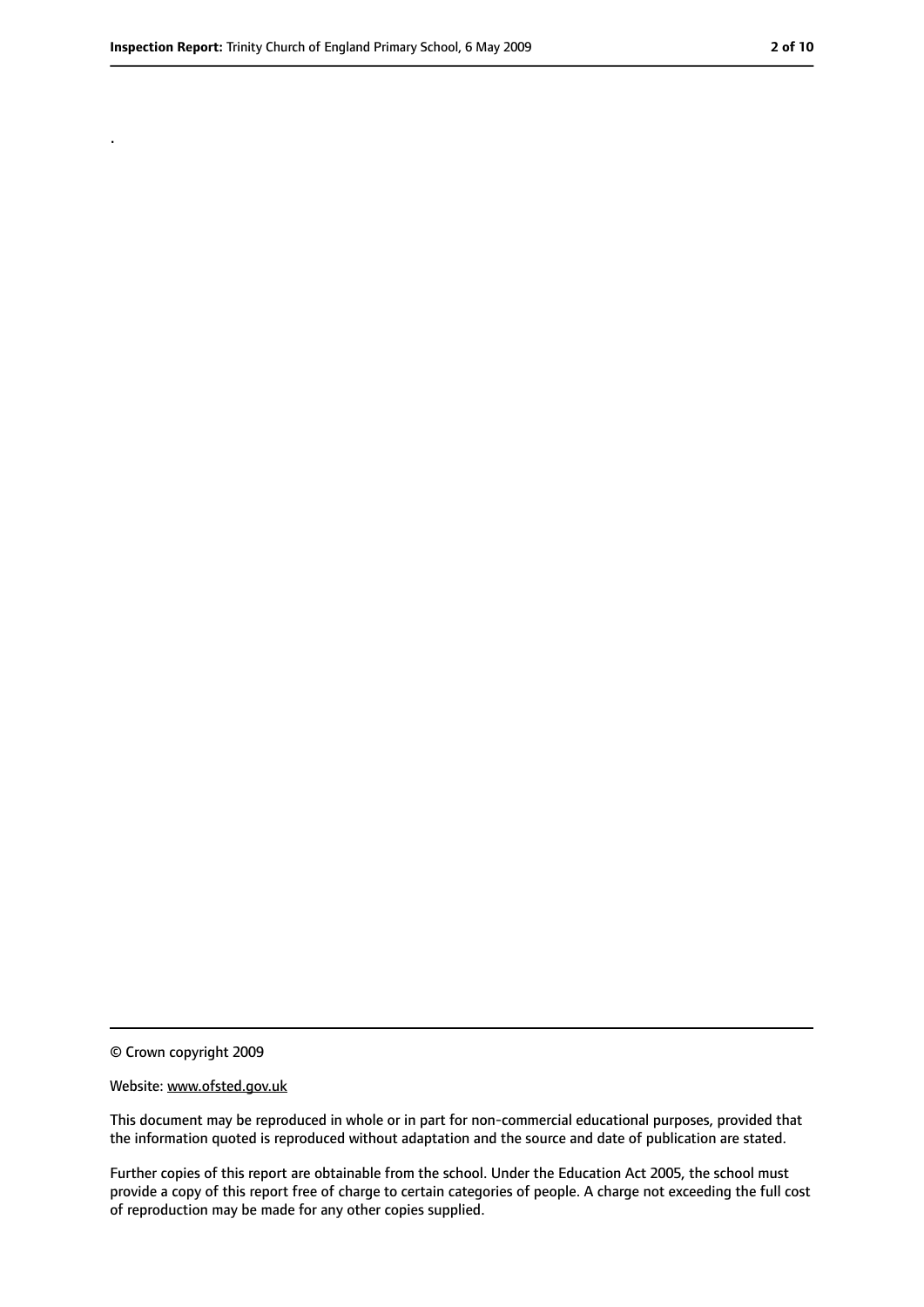# **Introduction**

The inspection was carried out by two additional inspectors who evaluated the overall effectiveness of the school and investigated the following issues.

- Attainment on entry to the school and pupils' progress, especially those who are more able within the Early Years Foundation Stage and Years 1 and 2.
- Evidence of outstanding features of personal development and the care, guidance and support for pupils.
- Pupils' awareness of the cultural diversity of modern Britain and progress by the school in promoting community cohesion.
- Recent changes in accommodation and the differences these have made for pupils.

Other aspects of the school's work were not investigated in detail, but the inspectors found no evidence to suggest that the school's own assessments, as given in its self-evaluation, were not justified, and these have been included where appropriate in this report.

# **Description of the school**

The school is smaller than average but numbers are rising steadily. There are five classes, each containing pupils from two year groups. Children in the Early Years Foundation Stage are taught in a class with a few Year 1 pupils. Almost all the pupils are White British. There are relatively few pupils with learning difficulties and/or disabilities. There is provision for pupils to attend an after-school club on site, but this is not run by the school's governing body and so not reported on here. The school moved into a new building two weeks before the inspection. Building works continue on site with the demolition of the old building and landscaping of the school grounds.

### **Key for inspection grades**

| Grade 1 | Outstanding  |
|---------|--------------|
| Grade 2 | Good         |
| Grade 3 | Satisfactory |
| Grade 4 | Inadequate   |
|         |              |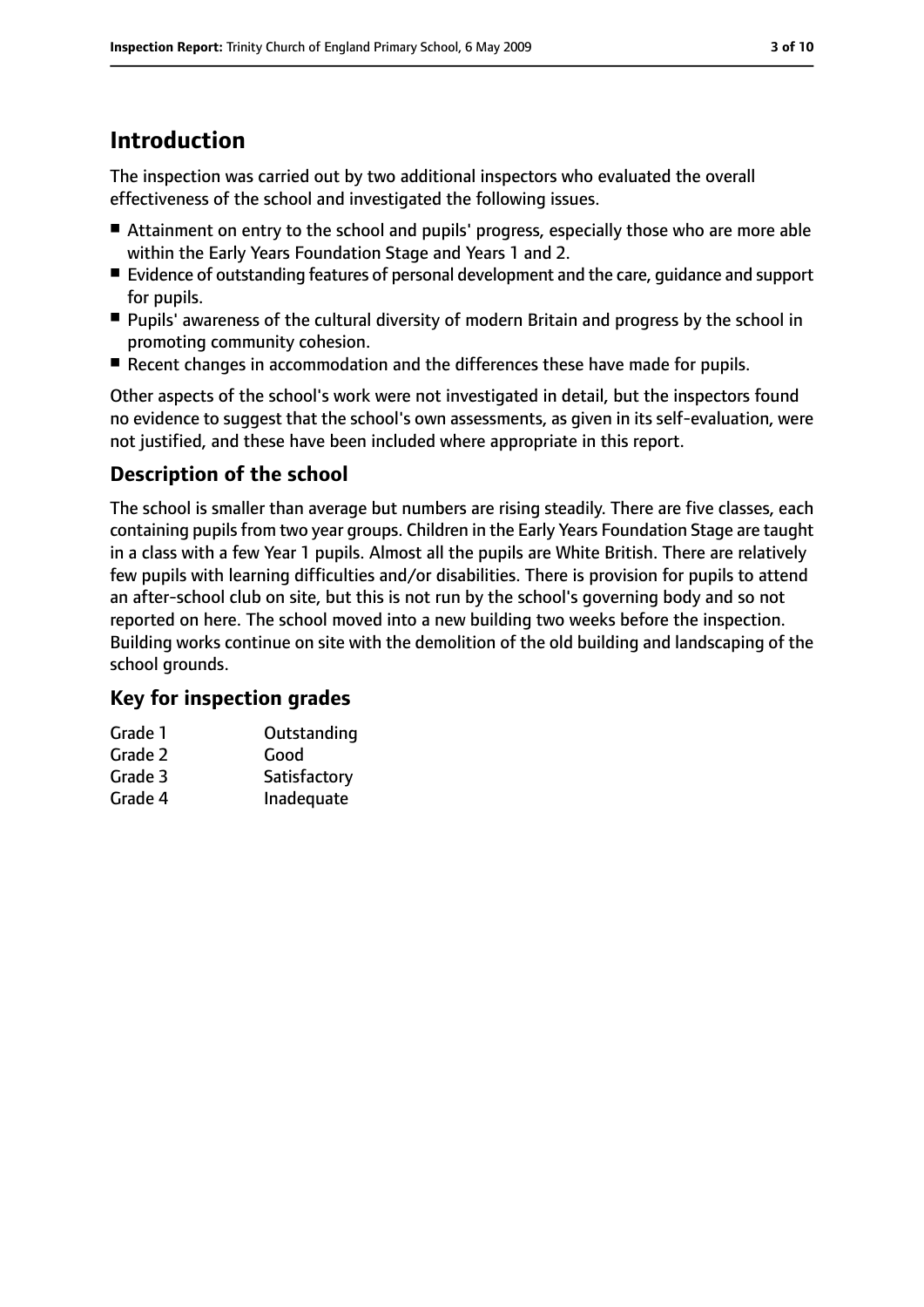# **Overall effectiveness of the school**

#### **Grade: 2**

This is a good school. It has several significant features that are outstanding, including excellent care, guidance and support for all the pupils. This contributes to their outstanding personal development and well-being. The headteacher provides outstanding leadership. He issupported very well by the other leaders on the staff and by the governors who make an excellent contribution. Pupils achieve well and attain above average standards. Parents appreciate the school's many qualities and almost all of them who replied to the inspectors' survey fully endorsed the school's work. Comments such as, 'a great school all round', 'my child is very happy' and 'committed and enthusiastic staff' were common threads in the views received. The school is oversubscribed and many children travel considerable distances to attend. The school has excellent systems for checking its work and a very accurate view of its performance. It has made exceptional progress in addressing the few weaknesses identified in the previous inspection, whilst maintaining its strengths, and is very well placed to improve further.

The attainment of children on entry to the Early Years Foundation Stage has risen in recent years and is now at least in line with, and frequently above, that usually found for their age. Children make good progress in the Early Years Foundation Stage. Good progress is being extended into Years 1 and 2 for the first time for a while and standards are rising. This follows a period of only satisfactory progress in recent years by pupils in Years 1 and 2, when relatively few of the more-able pupils achieved their full potential. Pupils currently in Year 2 are working at much higher standards, above national age-related expectations. The good progress in Years 3 to 6 is firmly established and for a significant proportion of pupils of all abilities, progress here is excellent. Pupils who left at the end of Year 6 in 2008 had made very good progress from the end of Year 2 and attained above average standards in English, science and mathematics. Pupils now in Year 6 are on track to repeat this pattern and attain their challenging yet realistic targets significantly above the national average.

Pupils clearly love their time in school. Attendance rates are above average and pupils arrive promptly. Their behaviour is exemplary in lessons and throughout the day. They show exceptionally thoughtful attitudes towards one another, with older ones genuinely caring for younger ones or those with a problem. This mirrors the outstanding care and support provided by all staff for all pupils throughout the school and the excellent partnerships with external professionals and groups to help individual pupils and families with problems. Pupils feel very safe in school and confident about approaching a member of staff if they have a problem. The school implements a full range of procedures designed to safeguard pupils and vigilantly maintains staff training. Pupils have a highly developed understanding of how to stay healthy. The school has Activemark and Healthy Schools awards in recognition of its good work in these aspects. Pupils' spiritual, moral, social and cultural development is excellent, particularly their sense of right and wrong and responsibility, although their awareness and understanding of the cultural diversity of modern Britain is less developed than other aspects. Many pupils take on roles to help around the school, for example in running clubs or being monitors. The school councillors have been actively involved in discussions about the new school and ways of operating. The school is an integral part of the local community, with pupils joining in many local events and charities, strengthening community links and cohesion. It is developing strong international links but recognises that at this stage it has only outline plans to develop links with other areas of the United Kingdom.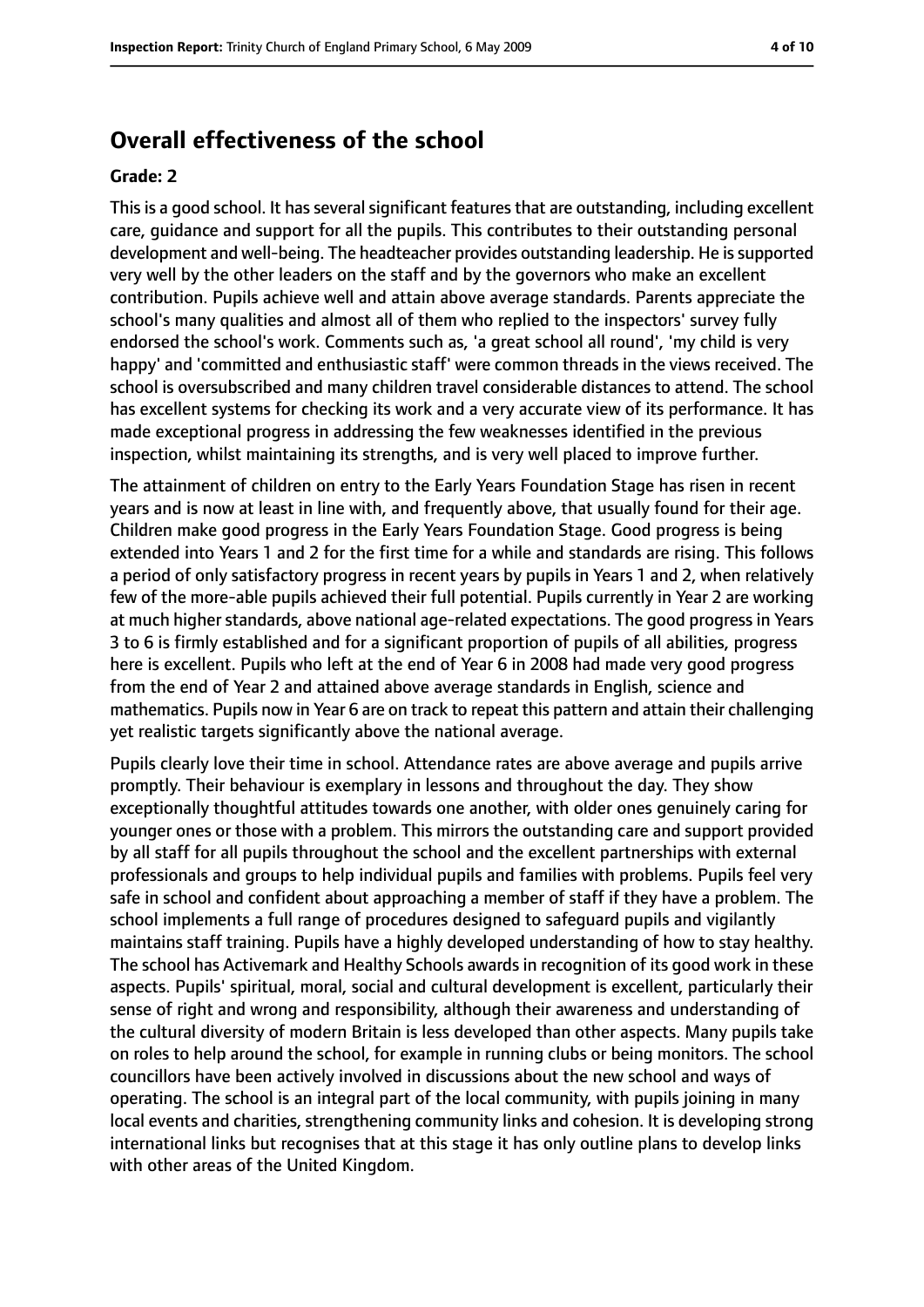The move to the new building is a very significant development. The headteacher and governors, supported by the community, worked with great vision, clarity and purpose to obtain a new building. The building incorporates innovative designs to help promote very imaginative styles of teaching and learning and curricular experiences within an eco-friendly environment. The move was managed most efficiently and the time and energy demanded by the whole project did not eclipse other more routine developments within the school. This is a credit to the headteacher's constant determination to focus on school improvement as well as the strong support and commitment of the entire staff team.

Within the good curriculum there is an excellent range of enrichment experiences involving visits, visitors and special events and the pupils are frequently consulted about their interests and ideas to help make the curriculum relevant and stimulating. The school has many ideas about how to make best use of the new building and grounds to strengthen the curriculum further but these are not yet formally established in a clear plan of action.

Teaching and learning are good throughout the school. Teachers plan carefully, ensuring work is usually matched to the needs of different pupils. They make effective links between subjects, for example through the 'keen to be green' topic. They are beginning to trial different ways of making best use of the new additional spaces, the learning resource centre and direct access to the outdoors in order to promote further independent study skills. The pupils' exceptionally positive enthusiasm for learning, their collaborative and investigative skills and confident use of computers provide them with an excellent set of skills needed for the next stage of education and adult life: one told an inspector, 'Learning is fun….you get to think without realising you are doing work.' Teachers assess pupils' learning well and provide excellent academic guidance. They involve pupils very effectively in reflecting on how best to learn and make good use of 'talking partners' to engage all pupils during a lesson.

The outstanding lead by the headteacher is a key factor in the good leadership and management of the school. Other leaders fulfil their roles well. The school has excellent systems to check its performance involving all partners within the school. Checks are rigorous and the findings are used diligently to identify priorities for improvement in the clear and well managed development plan. Leaders monitor patterns in progress and identify where the deployment of additional help, including teaching assistants, is needed, and then carefully check what difference the extra help is making to pupils' learning. The school has good systems for assessing and tracking pupils' progress. The school sets challenging targets for the end of Year 6, and increasingly in all other years. It recognises that some targets and expectations of more-able pupils have not always been as high as they should be during their first three years in school. Governors, very ably led by the Chair, played a major role in strategic planning towards the new school and are fully involved in all key decisions.

# **Effectiveness of the Early Years Foundation Stage**

#### **Grade: 2**

The care and welfare of children in the Early Years Foundation Stage is excellent. This helped the children to move into the new building with ease. After just two weeks in their new much larger setting they are moving confidently around the room, in and out of doors and around the whole building. This reflects their excellent personal development. The attainment on entry of children in the last two years has been higher than in the past, with a small proportion being above that usually found and few below expectations. Children are making good progress and most are on course to attain the learning goals expected for the end of the year in all six areas of learning. In previous years no children exceeded national expectations. This year the school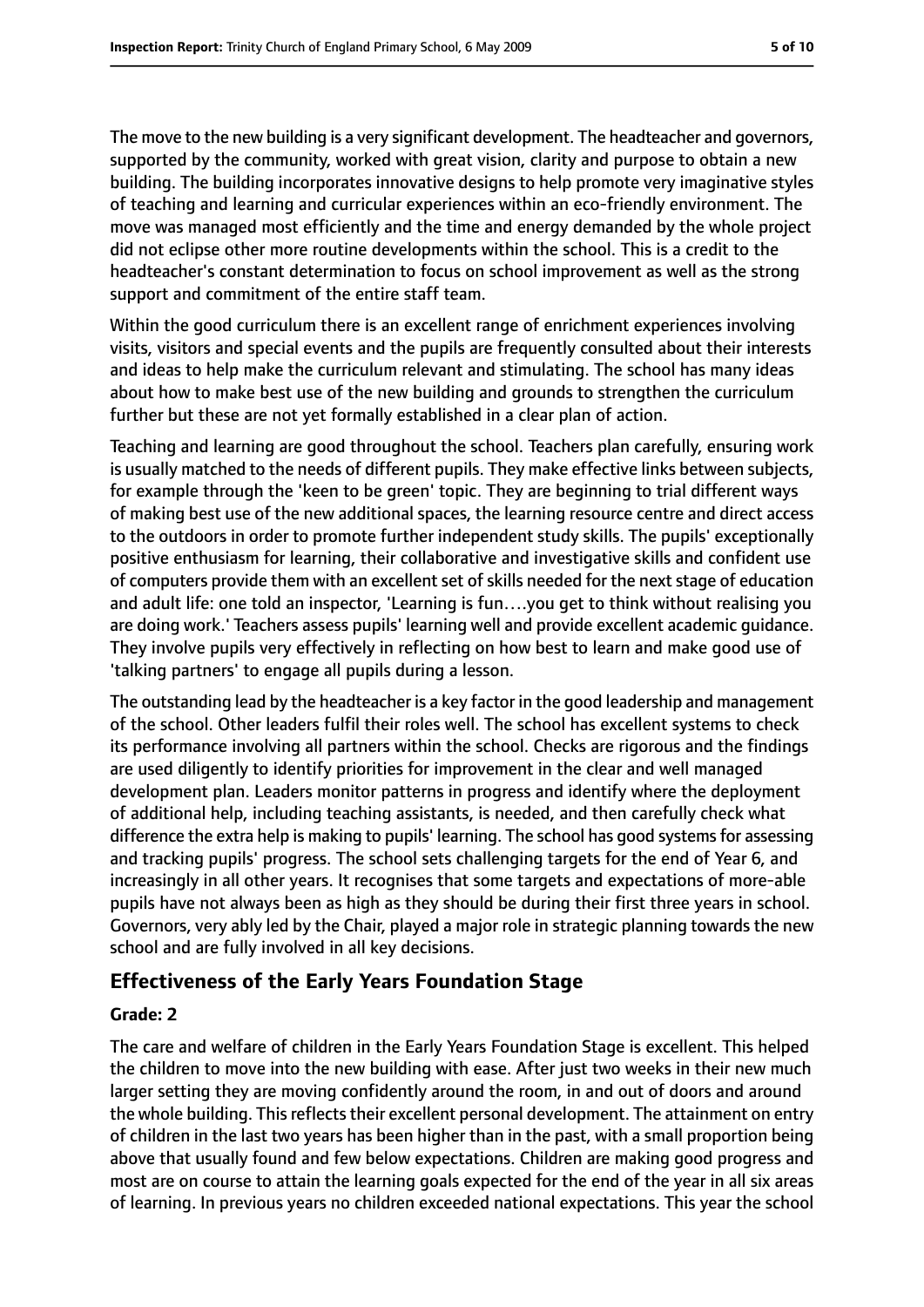is carefully tracking the progress of all, including the most able, and a few children are on track to exceed national expectations. Teaching and learning are good. The staff are rapidly appreciating the potential of the new accommodation. Leadership is good. The leader has clear plans for how to make the best use of the outdoor area once it becomes fully available and to ensure children using this area benefit sufficiently from adult intervention to fully extend their learning. A wide range of experiences are provided with a good balance between independent play activities and experiences directed by an adult. Children's responses are carefully observed and logged in order to help plan future experiences.

### **What the school should do to improve further**

- Embed the recent good progress in Years 1 and 2, in order to raise standards further, by ensuring consistently high expectations of all pupils, but especially those who are more able.
- Develop a clear plan to maximise the use of the new building and grounds in promoting an innovative curriculum.
- Provide more planned opportunities to develop links at a national level and increase pupils' awareness of Britain's cultural diversity.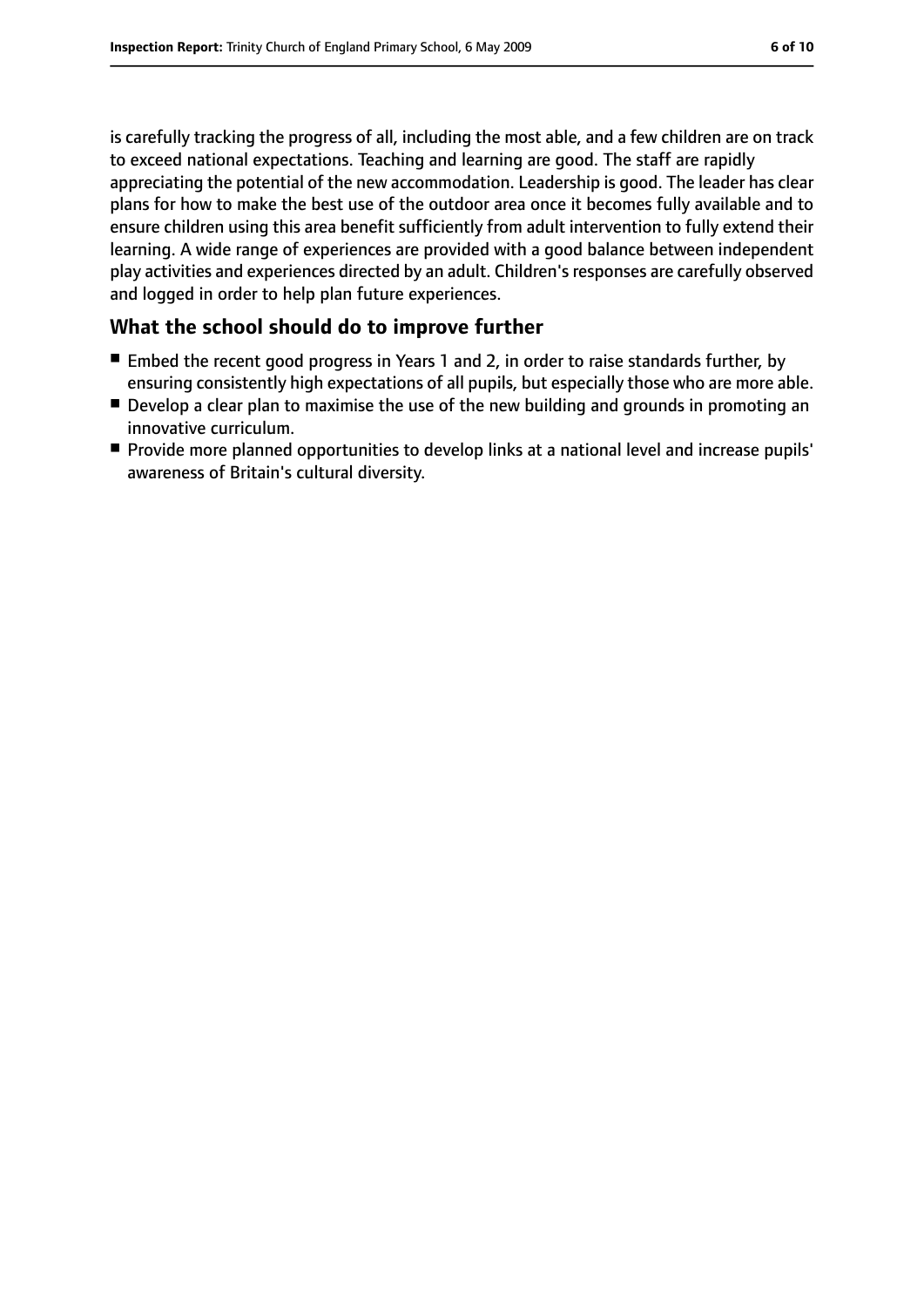**Any complaints about the inspection or the report should be made following the procedures set out in the guidance 'Complaints about school inspection', which is available from Ofsted's website: www.ofsted.gov.uk.**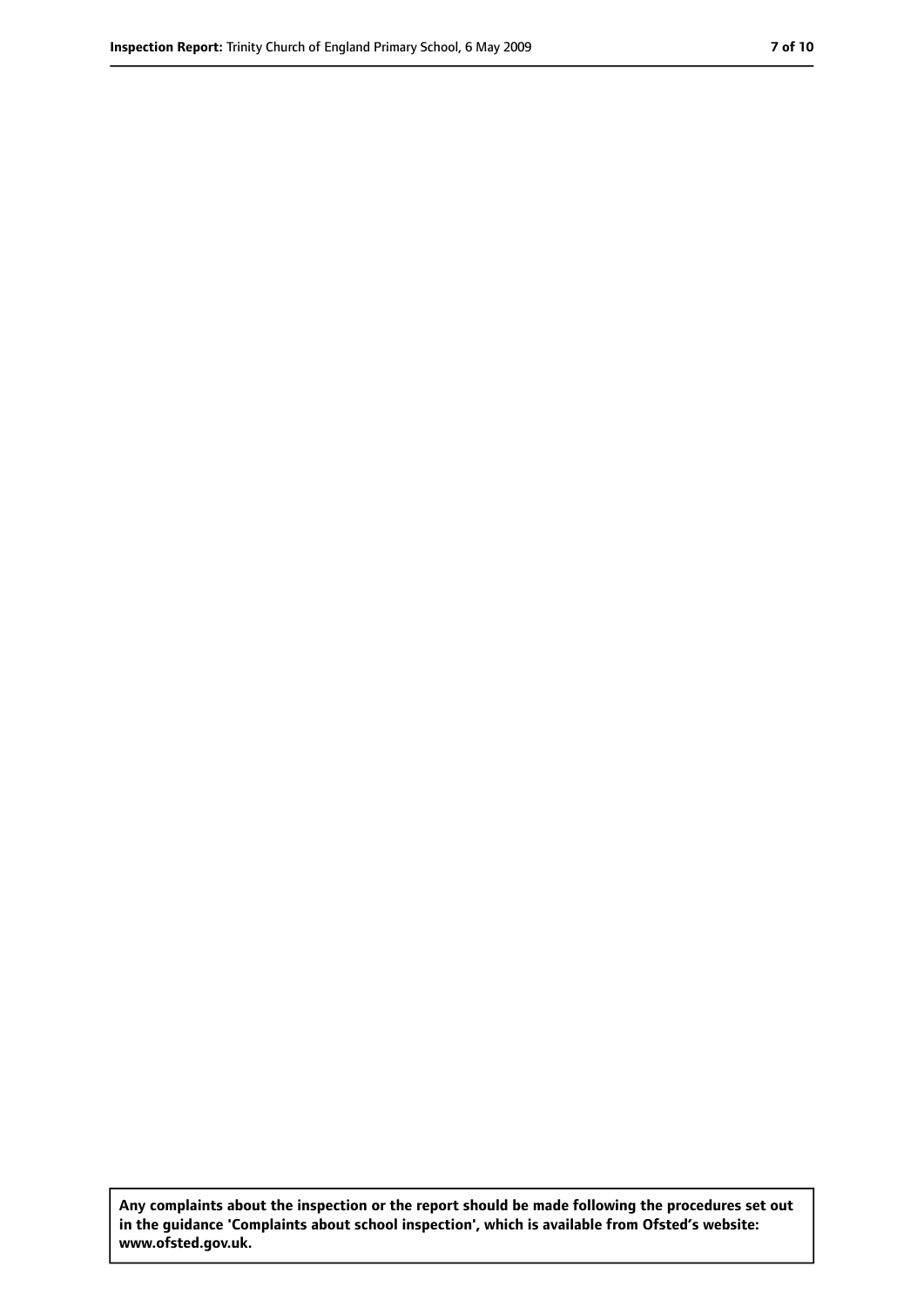# **Inspection judgements**

| Key to judgements: grade 1 is outstanding, grade 2 good, grade 3 satisfactory, and | <b>School</b> |
|------------------------------------------------------------------------------------|---------------|
| arade 4 inadequate                                                                 | Overall       |

### **Overall effectiveness**

| How effective, efficient and inclusive is the provision of<br>education, integrated care and any extended services in meeting the<br>needs of learners? |     |
|---------------------------------------------------------------------------------------------------------------------------------------------------------|-----|
| Effective steps have been taken to promote improvement since the last<br>inspection                                                                     | Yes |
| How well does the school work in partnership with others to promote learners'<br>well being?                                                            |     |
| The capacity to make any necessary improvements                                                                                                         |     |

# **Effectiveness of the Early Years Foundation Stage**

| How effective is the provision in meeting the needs of children in the<br><b>EYFS?</b>       |  |
|----------------------------------------------------------------------------------------------|--|
| How well do children in the EYFS achieve?                                                    |  |
| How good are the overall personal development and well-being of the children<br>in the EYFS? |  |
| How effectively are children in the EYFS helped to learn and develop?                        |  |
| How effectively is the welfare of children in the EYFS promoted?                             |  |
| How effectively is provision in the EYFS led and managed?                                    |  |

# **Achievement and standards**

| How well do learners achieve?                                                                               |  |
|-------------------------------------------------------------------------------------------------------------|--|
| The standards <sup>1</sup> reached by learners                                                              |  |
| How well learners make progress, taking account of any significant variations<br>between groups of learners |  |
| How well learners with learning difficulties and/or disabilities make progress                              |  |

<sup>&</sup>lt;sup>1</sup>Grade 1 - Exceptionally and consistently high; Grade 2 - Generally above average with none significantly below average; Grade 3 - Broadly average to below average; Grade 4 - Exceptionally low.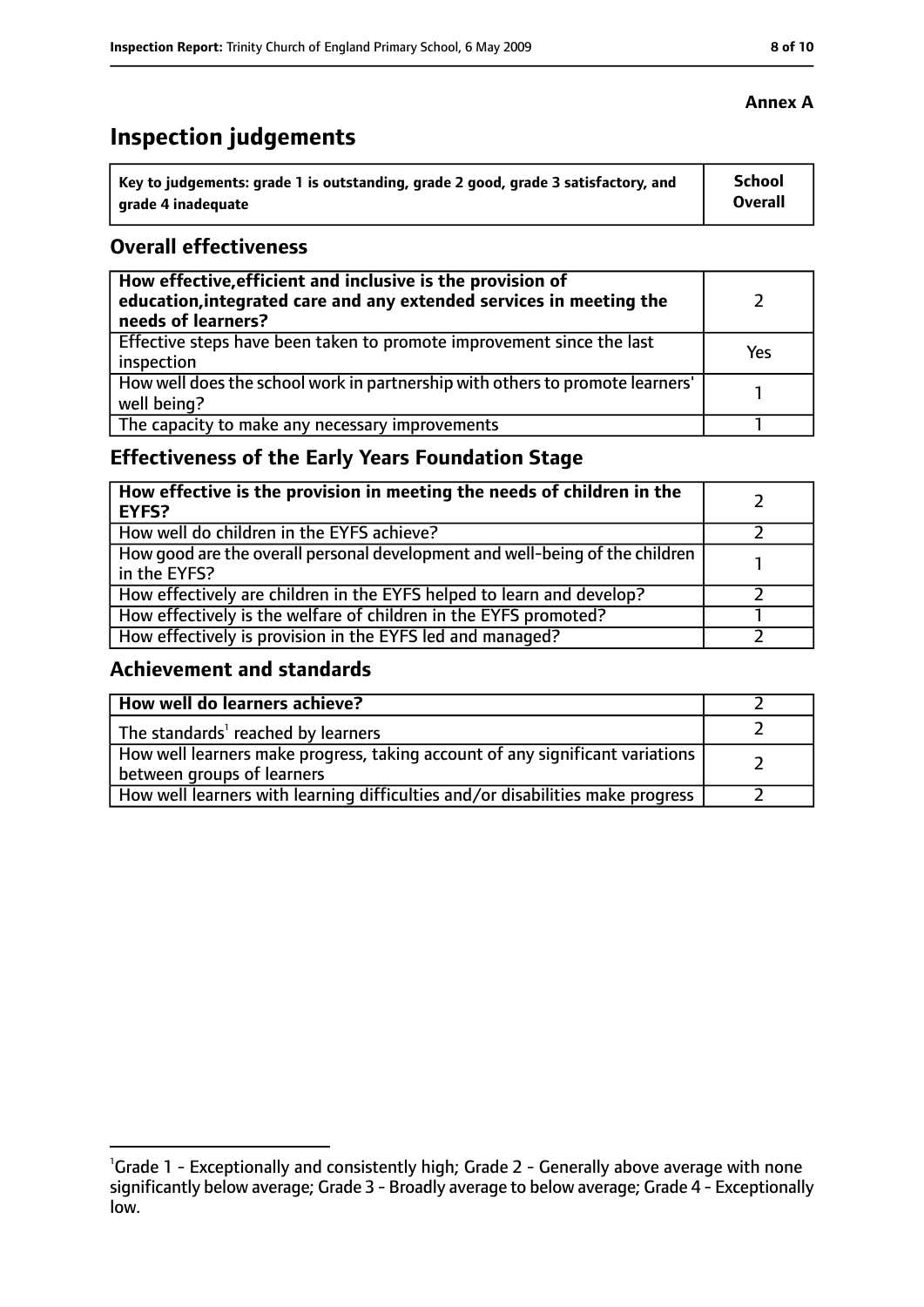# **Personal development and well-being**

| How good are the overall personal development and well-being of the<br>learners?                                 |  |
|------------------------------------------------------------------------------------------------------------------|--|
| The extent of learners' spiritual, moral, social and cultural development                                        |  |
| The extent to which learners adopt healthy lifestyles                                                            |  |
| The extent to which learners adopt safe practices                                                                |  |
| The extent to which learners enjoy their education                                                               |  |
| The attendance of learners                                                                                       |  |
| The behaviour of learners                                                                                        |  |
| The extent to which learners make a positive contribution to the community                                       |  |
| How well learners develop workplace and other skills that will contribute to<br>their future economic well-being |  |

# **The quality of provision**

| How effective are teaching and learning in meeting the full range of<br>learners' needs?              |  |
|-------------------------------------------------------------------------------------------------------|--|
| How well do the curriculum and other activities meet the range of needs and<br>interests of learners? |  |
| How well are learners cared for, quided and supported?                                                |  |

# **Leadership and management**

| How effective are leadership and management in raising achievement<br>and supporting all learners?                                              |     |
|-------------------------------------------------------------------------------------------------------------------------------------------------|-----|
| How effectively leaders and managers at all levels set clear direction leading<br>to improvement and promote high quality of care and education |     |
| How effectively leaders and managers use challenging targets to raise standards                                                                 |     |
| The effectiveness of the school's self-evaluation                                                                                               |     |
| How well equality of opportunity is promoted and discrimination eliminated                                                                      |     |
| How well does the school contribute to community cohesion?                                                                                      |     |
| How effectively and efficiently resources, including staff, are deployed to<br>achieve value for money                                          |     |
| The extent to which governors and other supervisory boards discharge their<br>responsibilities                                                  |     |
| Do procedures for safequarding learners meet current government<br>requirements?                                                                | Yes |
| Does this school require special measures?                                                                                                      | No  |
| Does this school require a notice to improve?                                                                                                   | No  |